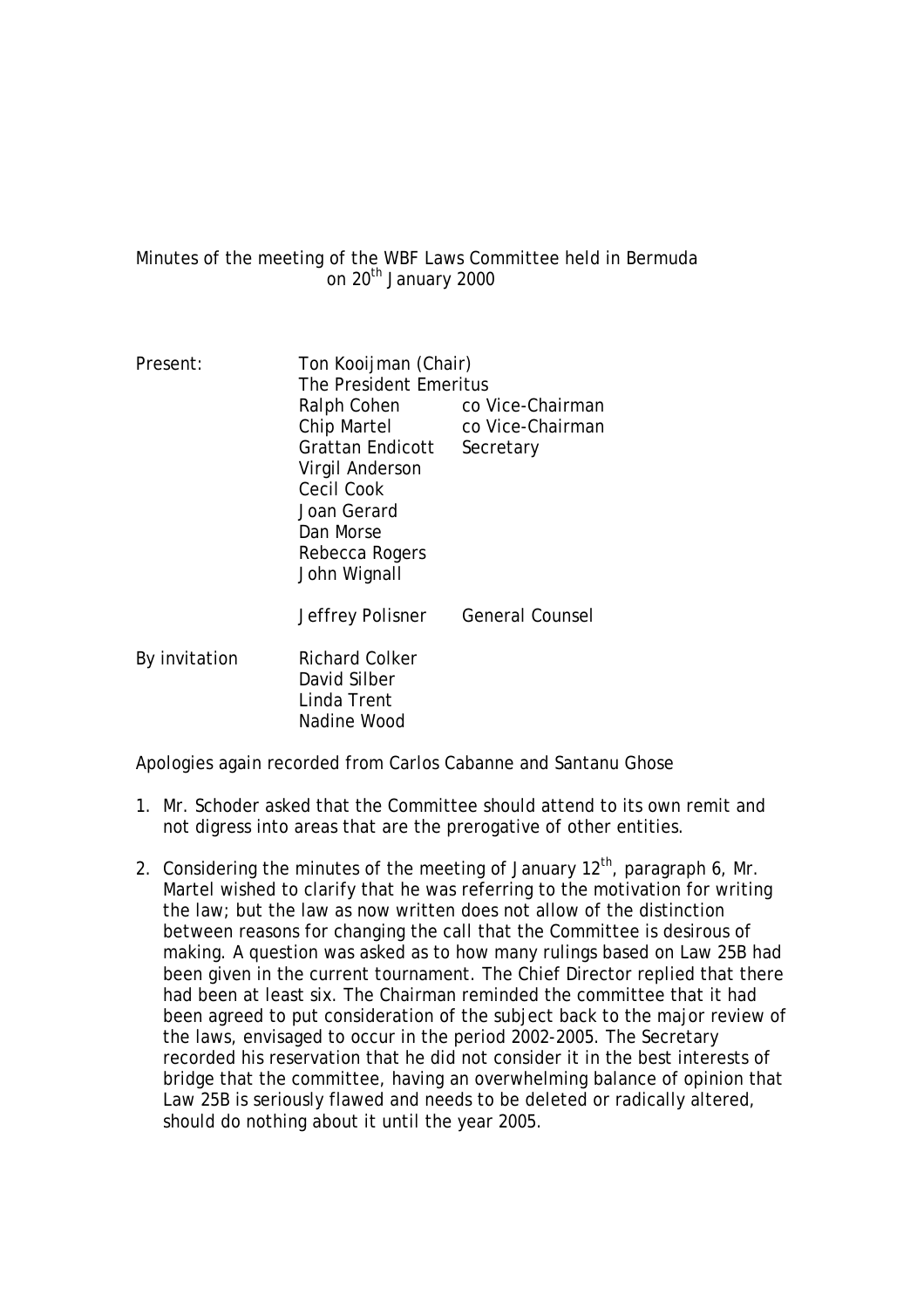- 3. In respect of Law 25B the committee recorded its decision that information received from the action of any other player after a call is made is not authorized for use in deciding to change the call. Such information is unauthorized to the player for that current turn. (See Schedule 3 to minutes of  $11^{th}$  January.)
- 4. The Secretary undertook to seek publication of a disclaimer on the WBF web to the effect that no opinion, unless the recorded corporate decision of the committee, should be considered to have the authority of a committee decision. Directors seeking guidance should refer to their respective NCBOs. It was agreed that when subjects arise the committee could have its own internal exchange of opinions via the internet.
- 5. The committee perused a report by Mr. Kooijman relating to Tournament Directors. The committee liked the approach, but considered it a matter for the Chief Tournament Director to implement and not a subject for the committee.
- 6. Referring to a minute of the  $12<sup>th</sup>$  January meeting the committee noted that the Systems Committee is proposing an interim regulation of 'encrypted' signals. Although the subject may be looked at in any major revision of the laws, general opinion was that the question is one for regulation rather than law. Law 40D empowers a regulating authority to make such a regulation. If a good definition of this type of signal were available it could be offered to regulating authorities for possible use worldwide.
- 7. The committee considered situations where an obscure call is made and the partner informs opponent that his side has no agreement concerning it. It was noted that neither the WBF in its code of practice, nor the ACBL, recognizes 'convention disruption' as an infraction in itself. The Chief Director referred to the requirement for the responder to give full information, including agreements relating to relevant alternative calls. The committee observed that the Director in forming an opinion as to the existence of a partnership understanding should take into account subsequent action in the auction. In relation to Laws 75C and 75D the Director is required to determine what agreements the partnership has.
- 8. Mr. Martel would like the committee to look at possibilities of removing the partner from the table and inviting the player who made the call to explain his intention.